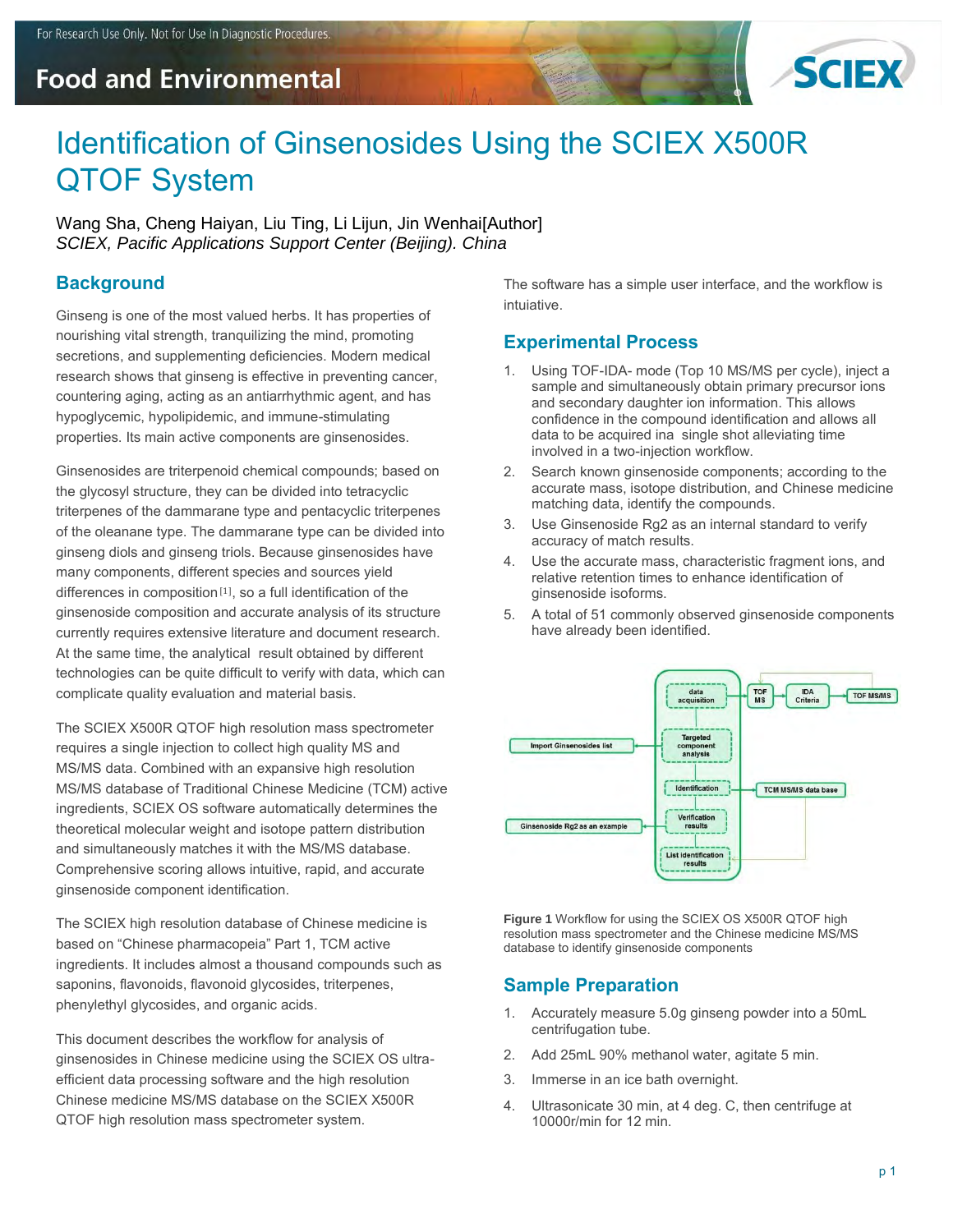

5. Remove the supernatant and pass through a 0.22µm filter.

# **Liquid Chromatography (LC) Conditions**

Chromatographic Column: Phenomenex Kinetex C18, 2.1\*100mm, 2.6µm;

Mobile phase: Gradient elution is used

Negative ions: A is  $H<sub>2</sub>O$  (containing 0.05% formic acid); B is acetonitrile;

Flow rate: 0.25mL/mL

Column temperature: 40℃

Injection volume: 3µL

#### **Table 1. Elution conditions**

| Time (min) | A% | <b>B%</b>      |
|------------|----|----------------|
| 0          | 90 | 10             |
| 0.5        | 90 | 10             |
| 5.0        | 50 | 50             |
| 35.0       | 10 | 90             |
| 40.0       |    | 100            |
| 40.1       | 90 | 10             |
| 45.0       | 90 | 1 <sub>0</sub> |

#### **Mass Spectrometry Conditions**

Scanning method: TOF-IDA-10 MS/MS qualitative; ESI ion source parameters: Air curtain gas CUR: 35psi; IS voltage: -4500V: Source temperature: 550℃ Cone voltage: -80V; Atomizing gas GAS1: 55psi; Auxiliary gas GAS2: 55psi



#### **Application of SCIEX OS Software for Ginsenoside Analysis**

**SCIEX OS Software platform provides simultaneous mass spectrometer control, method editing, data analysis, and result reporting.** 

**1. Data acquisition** 

Data acquisition is performed on extracted samples according to conditions described. The Explorer data processing options can be used to open the acquired high-resolution data, and perform any data QC as in Fig. 2.



**Figure 2.** Acquired high-resolution TOF MS-IDA-TOF MS/MS data. Fig. 2A shows a full TOF MS scan, and Fig. 2B is an IDA TOF MS/MS spectrogram of a sample**.**

#### **2. Editing of data processing methods**

Using targeted component analysis, one can enter or copy known ginsenosides to the component options, including their name and molecular composition, as shown in Fig. 3.

| Workflow                   | Select or verify the analyte and internal standard names and masses. |     |                   |                            |                   |                     |  |  |
|----------------------------|----------------------------------------------------------------------|-----|-------------------|----------------------------|-------------------|---------------------|--|--|
| <b>Components</b><br>٠     | Experiment Type = Import<br>$\bullet$ Export.<br><b>Options</b>      |     |                   |                            |                   |                     |  |  |
| Integration                | Row                                                                  | IS. | Name              | <b>Chemical</b><br>Formula | Adduct/Charge     | Precursor Mass (Da) |  |  |
| Library Search             | 43                                                                   |     | Chikusetsusaponin | C47H80O17                  | $[MA + EA - H] -$ | 961.53775           |  |  |
|                            | 44                                                                   |     | Ginsenoside Rs2   | C55H92O23                  | $IM + FA - HI -$  | 1165.60114          |  |  |
| <b>Acceptance Criteria</b> | 45                                                                   |     | Ginsenoside Rs1   | C55H92O23                  | $[M+FA-H]$        | 1165.60114          |  |  |
|                            | 46                                                                   |     | Protopanaxadiol   | C30H52O3                   | $[M + FA - H] -$  | 505.38985           |  |  |
| Combiners Compa            | 47                                                                   |     | Protopanaxatriol  | C30H52O4                   | $(M + FA - H)$    | 521.38476           |  |  |
|                            | 48                                                                   |     | Ginsenoside Ra3   | C59H100O27                 | $[MA + FA - H] -$ | 1285.6434           |  |  |
| <b>Qualitative Rules</b>   | 49                                                                   |     | Ginsenoside Ra2   | CS8H98026                  | $[M + FA - H] -$  | 1255.63284          |  |  |
| Ion Ratio                  | 50                                                                   |     | Ginsenoside Ra1   | C58H98O26                  | $MA + FA - HI -$  | 1255.63284          |  |  |
|                            | 51                                                                   |     | Ginsenoside Rc    | C53H90O22                  | $IM + FA - HI -$  | 1123.59058          |  |  |
| Advanced                   | 52                                                                   |     | Ginsenoside Rb3   | C53H90O22                  | $[M + FA - H]$    | 1123.59058          |  |  |
|                            | 53                                                                   |     | Ginsenoside Rb2   | C53H90O22                  | $IM - FA - HI -$  | 1123,59058          |  |  |
| Formula Finder             | 54                                                                   |     | Ginsenoside R1    | CA7H80018                  | $[MA-FA-H]$ -     | 977.53267           |  |  |
|                            | 55                                                                   |     | Ginsenpside Rs3   | C44H74O14                  | $[M + FA - H] -$  | 871,50606           |  |  |
| Move hard oted Posts.      | 56                                                                   |     | Ginsenoside Rs5   | C44H72013                  | $[MA + FA - HI]$  | 853,4955            |  |  |
|                            | 57                                                                   |     | Ginsenoside Rs4   | C44H72O13                  | $[M + FA - H]$    | 853.4955            |  |  |
|                            | 58                                                                   |     | Ginsenoside Ra7   | C42H72O14                  | $[M+FA-H]$ -      | 845,49041           |  |  |
|                            | 59                                                                   |     | Ginsenoside Rq1   | C42H72O14                  | $[M + FA - H] -$  | 845.49041           |  |  |
|                            | 60                                                                   |     | Ginsenpside F3    | C41H70O13                  | $[M + FA - H] -$  | 815.47985           |  |  |
|                            | 61                                                                   |     | Ginsenoside R2    | C41H70O13                  | $[M + FA - H]$    | 815.47985           |  |  |
|                            | 62                                                                   |     | Ginsenoside Ra5   | C42H70O12                  | $[M-FA-H]$ -      | 811.48493           |  |  |

**Figure 3.** Input chemical compound list

At the same time, select the database to search (this study uses the TCM MS/MS Library) and configure the confidence levels, as shown in Fig. 4.

| Components                    |              |                            |   | Acceptable |          | Marginal   | Unacceptable  | Combined Score |                         |
|-------------------------------|--------------|----------------------------|---|------------|----------|------------|---------------|----------------|-------------------------|
| Integration                   | Apply        | Qualitative Rule           |   | Difference |          | Difference | Difference    | Weight (%)     |                         |
| <b>Library Search</b>         | V            | Mass Error (ppm)           | è | $5 -$      | è        | 10         | $\rightarrow$ | 35             |                         |
|                               | --<br>◫      | Error in Retention Time:   |   |            | $\leq$   |            | $>$ $\pi$     |                | C Error %<br>C Absolute |
| Acceptance Criteria           | $\checkmark$ | % Difference Isotope Ratio | ë | l s        | é        | 20         | $\mathbf{v}$  | 25             |                         |
| Coral America County          | $\checkmark$ | Library Hit Score          |   | 70         | $\alpha$ | 30         | $\epsilon$    | 20             |                         |
| <b>Oualitative Rules</b><br>٠ | V            | Formula Finder Score       |   | 50<br>⋍    | ×        | 20         | $\leq 0$      | 20             |                         |
| Ion Ratio                     |              |                            |   |            |          |            |               |                |                         |
| Orbert could                  |              |                            |   |            |          |            |               |                |                         |
| Formula Finder                |              |                            |   |            |          |            |               |                |                         |
| Monitoreasterd Hunky          |              |                            |   |            |          |            |               |                |                         |

**Figure 4.** Setting SCIEX OS Software confidence levels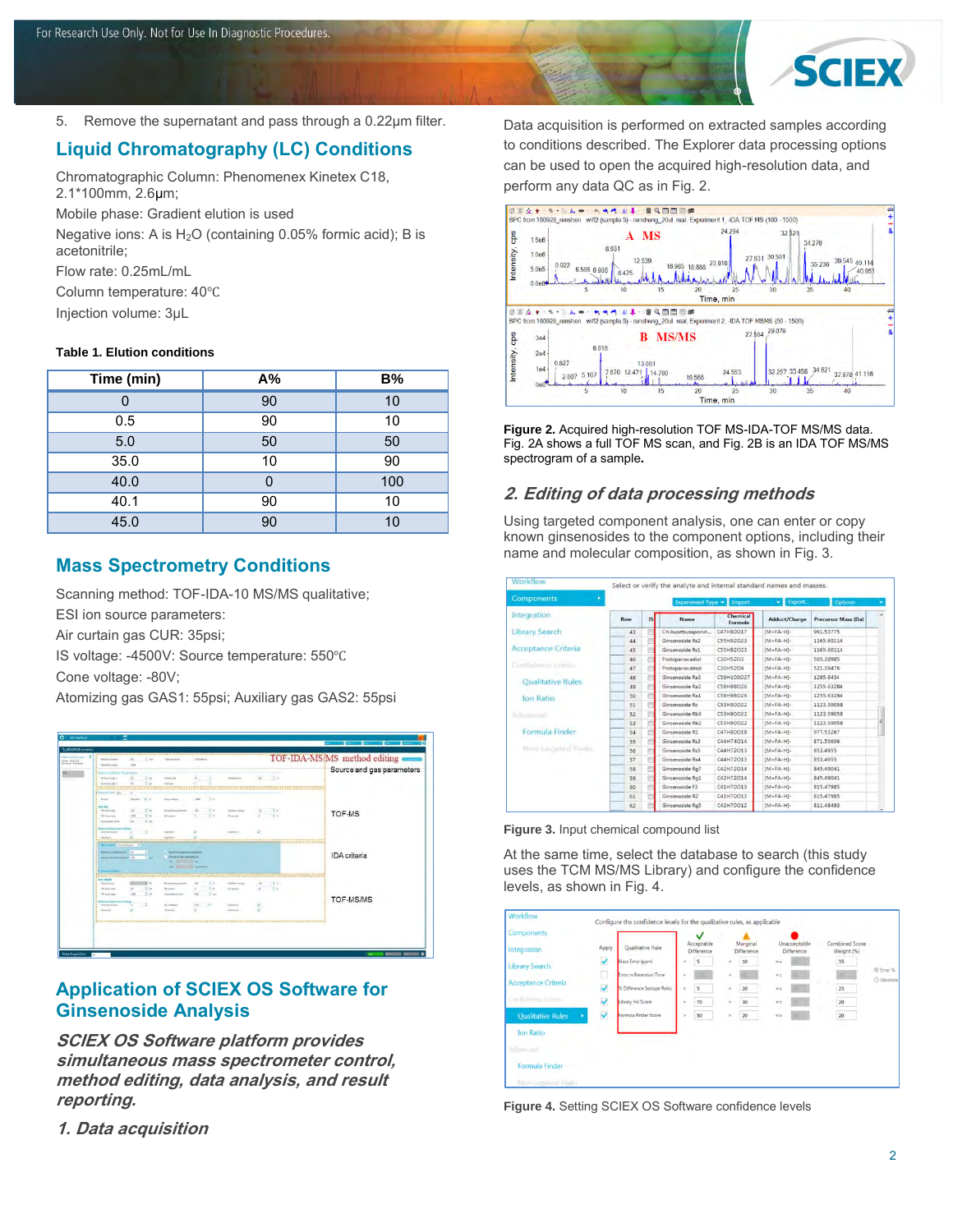

Confidence intervals are primarily used in compound identification and verification, including theoretical mass numbers, isotope distribution, retention times (can be omitted if unavailable), and MS/MS spectrum matching in the database. Each score is calculated based on the configuration, and an overall score is determined based on the weight of the four parameters.

# **3. Data processing and Results Viewing**

Use built-in processing methods to processing data. Select "process," and the software will list results based on 4 established confidence intervals. Use the "signal indicator" to easily obtain the results, including MS/MS matched results.Identification of Ginsenoside Rg2 is given as an example; results are shown in Fig.5.



**Figure 5**. Screening results display

Fig. A is the display of the data processing results; B is the display of an extracted ion chromatogram. Retention time is useful for compound verification. Fig. C shows the mass spectrum and isotope distributions; the upper portion is the actual measured value, the lower, gray part shows the

theoretical MS pattern, and the two match well. Fig. D is the mirror image display for the MS/MS database match results: the upper, blue portion is the MS/MS spectrum acquired for ginsenoside, and the lower, gray portion shows the MS/MS spectrum from the database. Results are compared clearly. The lower right corner shows database search results, and with an overall score above 90, matching results are excellent.

# **Verification of identification results**

For ginsenoside in the negative ion mode, the excimer ion peaks are mainly present at  $[M-H]$  and  $[M+HCOOH-H]$ ; the structure of the saponin component is described by its secondary signature fragment loss of HCOOH and daughter ions of sugars, e.g.: -46 -162 (Loss HCOOH& Glu); -46-146 (Loss HCOOH& Rhamnose) or -46-132 (Loss HCOOH& arabinose), and fragment 161 forms readily. For ginsenoside Rg2 secondary fragment structure analysis, see Fig. 6.



**Figure 6.** Secondary structural analysis spectrogram for ginsenoside Rg2

Using MS/MS information, a neutral loss (NL) loss of 162 and 146, and the signature fragment for dammarane triol at m/z 475, this structure can be described as dammarane triol +glucose+rhamnose, which is similar to ginsenoside Rg2 and matches search results.

Ginsenosides are made of saponins and sugars such as glucose, rhamnose, and arabinose that may be linked at various positions on the saponin. At the same time, since saponins and sugars have different structures, they may form stereoisomers. In database searches, isomers link to secondary signature fragment ion information, retention time, and relevant literature [2]. Verification of known ginsenosides is necessary, and secondary fragment information is critical for structural identification of Chinese medicine components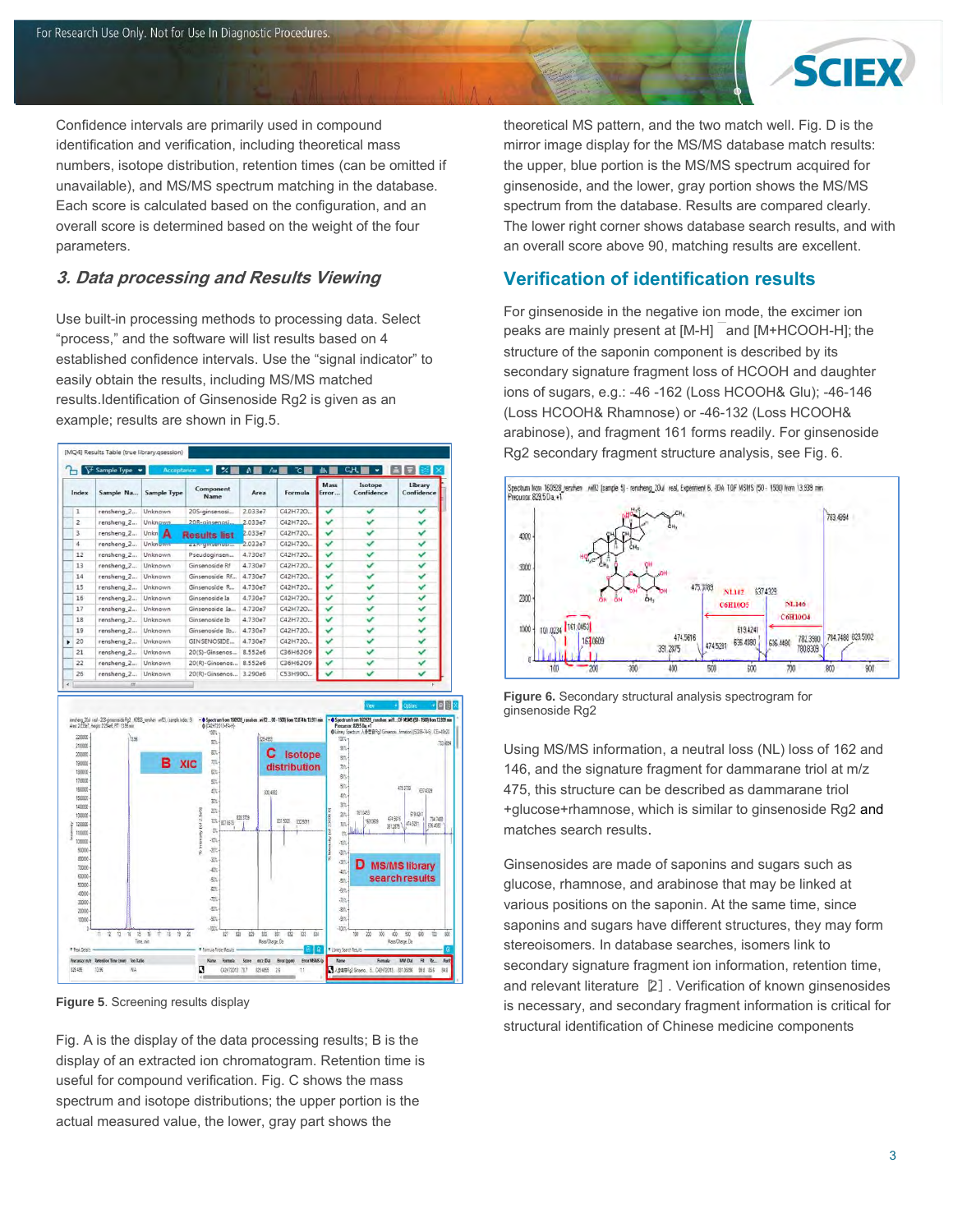

#### **Table 2.** List of identified ginsenosides

| <b>MS/MS</b><br>formula<br>[M+HCOOH-H]-<br>time (min)<br><b>Index</b><br><b>Compound name</b><br>(ppm)<br>2.30<br>829.4944<br>13.93<br>$\mathbf{1}$<br>20R-ginsenoside Rg2<br>C42H72O13<br>m/z783, 637, 475, 391, 161<br>$\overline{2}$<br>1.78<br>20S-ginsenoside Rg2<br>829.4944<br>14.01<br>m/z783, 637, 475,391,161<br>C42H72O13<br>3<br>1.50<br>20S-ginsenoside F2<br>C42H72O13<br>829.4944<br>21.05<br>m/z783, 621, 459, 161<br>4<br>20R-ginsenoside F2<br>C42H72O13<br>829.4944<br>1.10<br>20.10<br>m/z783, 621, 459, 161<br>829.4944<br>$-0.80$<br>5<br>20S-ginsenoside Rg3<br>C42H72O13<br>26.09<br>m/z783, 621,459,375,161<br>6<br>$-0.80$<br>20R-ginsenoside Rg3<br>829.4944<br>26.54<br>C42H72O13<br>m/z783, 621,459,375,161<br>$-1.20$<br>7.79<br>$\overline{7}$<br>Ginsenoside Rq4<br>C42H70O12<br>811.4838<br>m/z765,619,457,161<br>8<br>$-1.70$<br>12.22<br>Ginsenoside F4<br>C42H70O12<br>811.4838<br>m/z765,619,457,161<br>$\overline{9}$<br>$-0.90$<br>28.58<br>Ginsenoside Ic<br>811.4838<br>C42H70O12<br>m/z765,619,457,161<br>10<br>Ginsenoside Rk1<br>811.4838<br>$-1.20$<br>29.04<br>C42H70O12<br>m/z765,603,441,161<br>11<br>Ginsenoside Rk1 (isomer)<br>C42H70O12<br>811.4838<br>1.40<br>41.33<br>m/z765,603,441,161<br>12<br>Pseudoginsenoside F11<br>$-1.60$<br>12.52<br>C42H72O14<br>845.4893<br>m/z799,637,475,161<br>$-1.90$<br>13<br>Ginsenoside Rf<br>C42H72O14<br>845.4893<br>8.63<br>m/z799,637,475,161<br>14<br>Ginsenoside Rf (isomer)<br>C42H72O14<br>845.4893<br>$-1.60$<br>8.35<br>m/z799,637,475,161<br>15<br>$-2.00$<br>Ginsenoside Rq7<br>C42H72O14<br>845.4893<br>7.64<br>m/z799,637,475,161<br>16<br>$-1.60$<br>7.40<br>Ginsenoside Rg1(Ginsenoside A2)<br>C42H72O14<br>845.4893<br>m/z799,637,475,161<br>17<br>Ginsenoside F1<br>0.90<br>C36H62O9<br>683.4365<br>15.85<br>m/z637,475,391,161<br>18<br>20(S)-Ginsenoside Rh1<br>0.70<br>14.23<br>C36H62O9<br>683.4365<br>m/z637,475,391,161<br>0.90<br>19<br>20(R)-Ginsenoside Rh1<br>683.4365<br>14.10<br>C36H62O9<br>m/z637,475,391,161<br>20<br>Ginsenoside Re<br>991.5472<br>$-0.84$<br>8.47<br>m/z945, 799, 637, 475<br>C48H82O18<br>21<br>Ginsenoside Rd<br>991.5472<br>$-0.70$<br>21.22<br>C48H82O18<br>m/z945,783,621,459,375,161<br>22<br>$-0.70$<br>22.83<br>Ginsenoside Rd (isomer)<br>C48H82O18<br>991.5472<br>m/z945,783,621,459,161<br>$-1.50$<br>23<br>pseudo-Ginsenoside RT2<br>C41H70O14<br>831.4737<br>7.41<br>m/z785,653,491,391<br>24<br>1123.5895<br>$-1.90$<br>18.45<br>Ginsenoside Rb2<br>C53H90O22<br>m/z1077,945,783,621,459<br>25<br>20(S)-Ginsenoside Rc<br>1123.5895<br>$-2.10$<br>19.44<br>C53H90O22<br>m/z1077,945,783,621,459<br>$-1.90$<br>19.76<br>26<br>20(R)-Ginsenoside Rc<br>C53H90O22<br>1123.5895<br>m/z1077,945,783,621,459<br>27<br>$-1.00$<br>Ginsenoside Rb1<br>C54H92O23<br>1153.6001<br>17.99<br>m/z1107, 945, 783, 621, 459<br>28<br>$-0.50$<br>29.52<br>20(S)-Ginsenoside-Rh2<br>C36H62O8<br>667.4416<br>m/z621,459,375<br>29<br>20(R)-Ginsenoside-Rh2<br>667.4416<br>$-0.50$<br>30.50<br>C36H62O8<br>m/z621,459,375<br>30<br>$-1.40$<br>Ginsenoside Rd+Acetylation<br>C50H84O19<br>1033.5578<br>20.26<br>m/z987, 945, 928, 783, 621,459<br>31<br>1033.5578<br>$-1.52$<br>20.74<br>Ginsenoside Re+Acetylation<br>C50H84O19<br>m/z987, 945, 928, 783, 621,459<br>32<br>$-1.10$<br>7.75<br>Pseudoginsenoside RT5<br>C36H62O10<br>699.4314<br>m/z699,653,491,329,161<br>33<br>$-0.63$<br>17.23<br>Ginsenoside Ra1<br>C58H98O26<br>1255.6317<br>m/z1209,1077,945,783,621,459<br>34<br>Ginsenoside Ra2<br>1255.6317<br>$-0.70$<br>18.40<br>C58H98O26<br>m/z1209,1077,945,783,621,459<br>35<br>$-1.00$<br>961.5367<br>23.65<br>Chikusetsusaponin III<br>C47H80O17<br>m/z915,783,621,459,375<br>1.60<br>36<br>1165.6001<br>m/z1119,1077,1059,945,783,621,459<br>Ginsenoside Rs2<br>C55H92O23<br>20.17<br>1.84<br>37<br>Ginsenoside Rs2 (isomer)<br>C55H92O23<br>1165.6001<br>19.57<br>m/z1119,1077,1059,945,783,621,459<br>38<br>1.00<br>Ginsenoside Rs1<br>1165.6001<br>18.67<br>m/z1119,1077,1059,945,783,621,459<br>C55H92O23<br>1165.6001<br>1.00<br>17.73<br>39<br>Ginsenoside Rs1 (isomer)<br>C55H92O23<br>m/z1119,1077,1059,945,783,621,459<br>40<br>$-1.20$<br>7.87<br>m/z 931, 799, 637, 475, 161<br>Ginsenoside R1<br>C47H80O18<br>977.5316<br>41<br>Ginsenoside F3<br>$-1.40$<br>13.04<br>m/z 161, 391, 475, 637, 769<br>C41H70O13<br>815.4788<br>42<br>Ginsenoside F3 (isomer)<br>$-1.44$<br>11.22<br>C41H70O13<br>815.4788<br>m/z 161, 391, 475, 637, 769<br>43<br>Pseudo-ginsenoside RT1<br>C47H74O18<br>971.4846<br>0.40<br>9.64<br>m/z 161, 763<br>44<br>Ginsenoside Rs3<br>C44H74O14<br>871.5050<br>0.40<br>25.25<br>m/z 161, 459, 621, 783<br>$-1.40$<br>45<br>Ginsenoside R2<br>C41H70O13<br>815.4788<br>10.52<br>m/z 161, 391, 475, 637, 769<br>$-2.09$<br>46<br>Ginsenoside Ra3<br>C59H100O27<br>1285.6423<br>15.97<br>m/z 1239, 1077, 945, 783, 621<br>$-2.10$<br>17.52<br>47<br>Ginsenoside Ra3 (isomer)<br>C59H100O27<br>1285.6423<br>m/z 1239, 1077, 945, 783, 621<br>$-1.00$<br>48<br>Ginsenoside Rb3<br>C53H90O22<br>1123.5895<br>18.45<br>m/z 1077, m/z 1123<br>Ginsenoside Rb3 (isomer)<br>1123.5895<br>$-1.13$<br>49<br>C53H90O22<br>19.44<br>m/z 1077, m/z 1123<br>665.4259<br>$-1.30$<br>20.68<br>50<br>Ginsenoside Rk3<br>C36H60O8<br>m/z 161, 619<br>$-1.00$<br>51<br>Protopanaxatriol<br>C30H52O4<br>521.3837<br>21.26<br>m/z521,475,391<br>52<br>$-1.03$<br>Protopanaxatriol(isomer)<br>C30H52O4<br>521.3837<br>22.05<br>m/z521,475,391<br>53<br>Ginsenoside Ro<br>C48H76O19<br>1001.4952<br>2.40<br>25.07<br>m/z 955,793,631,455 |  | <b>Molecular</b> | ss Error | <b>Retention</b> |  |
|------------------------------------------------------------------------------------------------------------------------------------------------------------------------------------------------------------------------------------------------------------------------------------------------------------------------------------------------------------------------------------------------------------------------------------------------------------------------------------------------------------------------------------------------------------------------------------------------------------------------------------------------------------------------------------------------------------------------------------------------------------------------------------------------------------------------------------------------------------------------------------------------------------------------------------------------------------------------------------------------------------------------------------------------------------------------------------------------------------------------------------------------------------------------------------------------------------------------------------------------------------------------------------------------------------------------------------------------------------------------------------------------------------------------------------------------------------------------------------------------------------------------------------------------------------------------------------------------------------------------------------------------------------------------------------------------------------------------------------------------------------------------------------------------------------------------------------------------------------------------------------------------------------------------------------------------------------------------------------------------------------------------------------------------------------------------------------------------------------------------------------------------------------------------------------------------------------------------------------------------------------------------------------------------------------------------------------------------------------------------------------------------------------------------------------------------------------------------------------------------------------------------------------------------------------------------------------------------------------------------------------------------------------------------------------------------------------------------------------------------------------------------------------------------------------------------------------------------------------------------------------------------------------------------------------------------------------------------------------------------------------------------------------------------------------------------------------------------------------------------------------------------------------------------------------------------------------------------------------------------------------------------------------------------------------------------------------------------------------------------------------------------------------------------------------------------------------------------------------------------------------------------------------------------------------------------------------------------------------------------------------------------------------------------------------------------------------------------------------------------------------------------------------------------------------------------------------------------------------------------------------------------------------------------------------------------------------------------------------------------------------------------------------------------------------------------------------------------------------------------------------------------------------------------------------------------------------------------------------------------------------------------------------------------------------------------------------------------------------------------------------------------------------------------------------------------------------------------------------------------------------------------------------------------------------------------------------------------------------------------------------------------------------------------------------------------------------------------------------------------------------------------------------------------------------------------------------------------------------------------------------------------------------------------------------------------------------------------------------------------------------------------------------------------------------------------------------------------------------------------------------------------------------------------------------------------------------------------------------------------------------------------------------------------------------------------------------------------------------------------------------------------------------------------------------------------------------------------------------------------------------------------------------------------------------------------------------------------------------|--|------------------|----------|------------------|--|
|                                                                                                                                                                                                                                                                                                                                                                                                                                                                                                                                                                                                                                                                                                                                                                                                                                                                                                                                                                                                                                                                                                                                                                                                                                                                                                                                                                                                                                                                                                                                                                                                                                                                                                                                                                                                                                                                                                                                                                                                                                                                                                                                                                                                                                                                                                                                                                                                                                                                                                                                                                                                                                                                                                                                                                                                                                                                                                                                                                                                                                                                                                                                                                                                                                                                                                                                                                                                                                                                                                                                                                                                                                                                                                                                                                                                                                                                                                                                                                                                                                                                                                                                                                                                                                                                                                                                                                                                                                                                                                                                                                                                                                                                                                                                                                                                                                                                                                                                                                                                                                                                                                                                                                                                                                                                                                                                                                                                                                                                                                                                                                                                            |  |                  |          |                  |  |
|                                                                                                                                                                                                                                                                                                                                                                                                                                                                                                                                                                                                                                                                                                                                                                                                                                                                                                                                                                                                                                                                                                                                                                                                                                                                                                                                                                                                                                                                                                                                                                                                                                                                                                                                                                                                                                                                                                                                                                                                                                                                                                                                                                                                                                                                                                                                                                                                                                                                                                                                                                                                                                                                                                                                                                                                                                                                                                                                                                                                                                                                                                                                                                                                                                                                                                                                                                                                                                                                                                                                                                                                                                                                                                                                                                                                                                                                                                                                                                                                                                                                                                                                                                                                                                                                                                                                                                                                                                                                                                                                                                                                                                                                                                                                                                                                                                                                                                                                                                                                                                                                                                                                                                                                                                                                                                                                                                                                                                                                                                                                                                                                            |  |                  |          |                  |  |
|                                                                                                                                                                                                                                                                                                                                                                                                                                                                                                                                                                                                                                                                                                                                                                                                                                                                                                                                                                                                                                                                                                                                                                                                                                                                                                                                                                                                                                                                                                                                                                                                                                                                                                                                                                                                                                                                                                                                                                                                                                                                                                                                                                                                                                                                                                                                                                                                                                                                                                                                                                                                                                                                                                                                                                                                                                                                                                                                                                                                                                                                                                                                                                                                                                                                                                                                                                                                                                                                                                                                                                                                                                                                                                                                                                                                                                                                                                                                                                                                                                                                                                                                                                                                                                                                                                                                                                                                                                                                                                                                                                                                                                                                                                                                                                                                                                                                                                                                                                                                                                                                                                                                                                                                                                                                                                                                                                                                                                                                                                                                                                                                            |  |                  |          |                  |  |
|                                                                                                                                                                                                                                                                                                                                                                                                                                                                                                                                                                                                                                                                                                                                                                                                                                                                                                                                                                                                                                                                                                                                                                                                                                                                                                                                                                                                                                                                                                                                                                                                                                                                                                                                                                                                                                                                                                                                                                                                                                                                                                                                                                                                                                                                                                                                                                                                                                                                                                                                                                                                                                                                                                                                                                                                                                                                                                                                                                                                                                                                                                                                                                                                                                                                                                                                                                                                                                                                                                                                                                                                                                                                                                                                                                                                                                                                                                                                                                                                                                                                                                                                                                                                                                                                                                                                                                                                                                                                                                                                                                                                                                                                                                                                                                                                                                                                                                                                                                                                                                                                                                                                                                                                                                                                                                                                                                                                                                                                                                                                                                                                            |  |                  |          |                  |  |
|                                                                                                                                                                                                                                                                                                                                                                                                                                                                                                                                                                                                                                                                                                                                                                                                                                                                                                                                                                                                                                                                                                                                                                                                                                                                                                                                                                                                                                                                                                                                                                                                                                                                                                                                                                                                                                                                                                                                                                                                                                                                                                                                                                                                                                                                                                                                                                                                                                                                                                                                                                                                                                                                                                                                                                                                                                                                                                                                                                                                                                                                                                                                                                                                                                                                                                                                                                                                                                                                                                                                                                                                                                                                                                                                                                                                                                                                                                                                                                                                                                                                                                                                                                                                                                                                                                                                                                                                                                                                                                                                                                                                                                                                                                                                                                                                                                                                                                                                                                                                                                                                                                                                                                                                                                                                                                                                                                                                                                                                                                                                                                                                            |  |                  |          |                  |  |
|                                                                                                                                                                                                                                                                                                                                                                                                                                                                                                                                                                                                                                                                                                                                                                                                                                                                                                                                                                                                                                                                                                                                                                                                                                                                                                                                                                                                                                                                                                                                                                                                                                                                                                                                                                                                                                                                                                                                                                                                                                                                                                                                                                                                                                                                                                                                                                                                                                                                                                                                                                                                                                                                                                                                                                                                                                                                                                                                                                                                                                                                                                                                                                                                                                                                                                                                                                                                                                                                                                                                                                                                                                                                                                                                                                                                                                                                                                                                                                                                                                                                                                                                                                                                                                                                                                                                                                                                                                                                                                                                                                                                                                                                                                                                                                                                                                                                                                                                                                                                                                                                                                                                                                                                                                                                                                                                                                                                                                                                                                                                                                                                            |  |                  |          |                  |  |
|                                                                                                                                                                                                                                                                                                                                                                                                                                                                                                                                                                                                                                                                                                                                                                                                                                                                                                                                                                                                                                                                                                                                                                                                                                                                                                                                                                                                                                                                                                                                                                                                                                                                                                                                                                                                                                                                                                                                                                                                                                                                                                                                                                                                                                                                                                                                                                                                                                                                                                                                                                                                                                                                                                                                                                                                                                                                                                                                                                                                                                                                                                                                                                                                                                                                                                                                                                                                                                                                                                                                                                                                                                                                                                                                                                                                                                                                                                                                                                                                                                                                                                                                                                                                                                                                                                                                                                                                                                                                                                                                                                                                                                                                                                                                                                                                                                                                                                                                                                                                                                                                                                                                                                                                                                                                                                                                                                                                                                                                                                                                                                                                            |  |                  |          |                  |  |
|                                                                                                                                                                                                                                                                                                                                                                                                                                                                                                                                                                                                                                                                                                                                                                                                                                                                                                                                                                                                                                                                                                                                                                                                                                                                                                                                                                                                                                                                                                                                                                                                                                                                                                                                                                                                                                                                                                                                                                                                                                                                                                                                                                                                                                                                                                                                                                                                                                                                                                                                                                                                                                                                                                                                                                                                                                                                                                                                                                                                                                                                                                                                                                                                                                                                                                                                                                                                                                                                                                                                                                                                                                                                                                                                                                                                                                                                                                                                                                                                                                                                                                                                                                                                                                                                                                                                                                                                                                                                                                                                                                                                                                                                                                                                                                                                                                                                                                                                                                                                                                                                                                                                                                                                                                                                                                                                                                                                                                                                                                                                                                                                            |  |                  |          |                  |  |
|                                                                                                                                                                                                                                                                                                                                                                                                                                                                                                                                                                                                                                                                                                                                                                                                                                                                                                                                                                                                                                                                                                                                                                                                                                                                                                                                                                                                                                                                                                                                                                                                                                                                                                                                                                                                                                                                                                                                                                                                                                                                                                                                                                                                                                                                                                                                                                                                                                                                                                                                                                                                                                                                                                                                                                                                                                                                                                                                                                                                                                                                                                                                                                                                                                                                                                                                                                                                                                                                                                                                                                                                                                                                                                                                                                                                                                                                                                                                                                                                                                                                                                                                                                                                                                                                                                                                                                                                                                                                                                                                                                                                                                                                                                                                                                                                                                                                                                                                                                                                                                                                                                                                                                                                                                                                                                                                                                                                                                                                                                                                                                                                            |  |                  |          |                  |  |
|                                                                                                                                                                                                                                                                                                                                                                                                                                                                                                                                                                                                                                                                                                                                                                                                                                                                                                                                                                                                                                                                                                                                                                                                                                                                                                                                                                                                                                                                                                                                                                                                                                                                                                                                                                                                                                                                                                                                                                                                                                                                                                                                                                                                                                                                                                                                                                                                                                                                                                                                                                                                                                                                                                                                                                                                                                                                                                                                                                                                                                                                                                                                                                                                                                                                                                                                                                                                                                                                                                                                                                                                                                                                                                                                                                                                                                                                                                                                                                                                                                                                                                                                                                                                                                                                                                                                                                                                                                                                                                                                                                                                                                                                                                                                                                                                                                                                                                                                                                                                                                                                                                                                                                                                                                                                                                                                                                                                                                                                                                                                                                                                            |  |                  |          |                  |  |
|                                                                                                                                                                                                                                                                                                                                                                                                                                                                                                                                                                                                                                                                                                                                                                                                                                                                                                                                                                                                                                                                                                                                                                                                                                                                                                                                                                                                                                                                                                                                                                                                                                                                                                                                                                                                                                                                                                                                                                                                                                                                                                                                                                                                                                                                                                                                                                                                                                                                                                                                                                                                                                                                                                                                                                                                                                                                                                                                                                                                                                                                                                                                                                                                                                                                                                                                                                                                                                                                                                                                                                                                                                                                                                                                                                                                                                                                                                                                                                                                                                                                                                                                                                                                                                                                                                                                                                                                                                                                                                                                                                                                                                                                                                                                                                                                                                                                                                                                                                                                                                                                                                                                                                                                                                                                                                                                                                                                                                                                                                                                                                                                            |  |                  |          |                  |  |
|                                                                                                                                                                                                                                                                                                                                                                                                                                                                                                                                                                                                                                                                                                                                                                                                                                                                                                                                                                                                                                                                                                                                                                                                                                                                                                                                                                                                                                                                                                                                                                                                                                                                                                                                                                                                                                                                                                                                                                                                                                                                                                                                                                                                                                                                                                                                                                                                                                                                                                                                                                                                                                                                                                                                                                                                                                                                                                                                                                                                                                                                                                                                                                                                                                                                                                                                                                                                                                                                                                                                                                                                                                                                                                                                                                                                                                                                                                                                                                                                                                                                                                                                                                                                                                                                                                                                                                                                                                                                                                                                                                                                                                                                                                                                                                                                                                                                                                                                                                                                                                                                                                                                                                                                                                                                                                                                                                                                                                                                                                                                                                                                            |  |                  |          |                  |  |
|                                                                                                                                                                                                                                                                                                                                                                                                                                                                                                                                                                                                                                                                                                                                                                                                                                                                                                                                                                                                                                                                                                                                                                                                                                                                                                                                                                                                                                                                                                                                                                                                                                                                                                                                                                                                                                                                                                                                                                                                                                                                                                                                                                                                                                                                                                                                                                                                                                                                                                                                                                                                                                                                                                                                                                                                                                                                                                                                                                                                                                                                                                                                                                                                                                                                                                                                                                                                                                                                                                                                                                                                                                                                                                                                                                                                                                                                                                                                                                                                                                                                                                                                                                                                                                                                                                                                                                                                                                                                                                                                                                                                                                                                                                                                                                                                                                                                                                                                                                                                                                                                                                                                                                                                                                                                                                                                                                                                                                                                                                                                                                                                            |  |                  |          |                  |  |
|                                                                                                                                                                                                                                                                                                                                                                                                                                                                                                                                                                                                                                                                                                                                                                                                                                                                                                                                                                                                                                                                                                                                                                                                                                                                                                                                                                                                                                                                                                                                                                                                                                                                                                                                                                                                                                                                                                                                                                                                                                                                                                                                                                                                                                                                                                                                                                                                                                                                                                                                                                                                                                                                                                                                                                                                                                                                                                                                                                                                                                                                                                                                                                                                                                                                                                                                                                                                                                                                                                                                                                                                                                                                                                                                                                                                                                                                                                                                                                                                                                                                                                                                                                                                                                                                                                                                                                                                                                                                                                                                                                                                                                                                                                                                                                                                                                                                                                                                                                                                                                                                                                                                                                                                                                                                                                                                                                                                                                                                                                                                                                                                            |  |                  |          |                  |  |
|                                                                                                                                                                                                                                                                                                                                                                                                                                                                                                                                                                                                                                                                                                                                                                                                                                                                                                                                                                                                                                                                                                                                                                                                                                                                                                                                                                                                                                                                                                                                                                                                                                                                                                                                                                                                                                                                                                                                                                                                                                                                                                                                                                                                                                                                                                                                                                                                                                                                                                                                                                                                                                                                                                                                                                                                                                                                                                                                                                                                                                                                                                                                                                                                                                                                                                                                                                                                                                                                                                                                                                                                                                                                                                                                                                                                                                                                                                                                                                                                                                                                                                                                                                                                                                                                                                                                                                                                                                                                                                                                                                                                                                                                                                                                                                                                                                                                                                                                                                                                                                                                                                                                                                                                                                                                                                                                                                                                                                                                                                                                                                                                            |  |                  |          |                  |  |
|                                                                                                                                                                                                                                                                                                                                                                                                                                                                                                                                                                                                                                                                                                                                                                                                                                                                                                                                                                                                                                                                                                                                                                                                                                                                                                                                                                                                                                                                                                                                                                                                                                                                                                                                                                                                                                                                                                                                                                                                                                                                                                                                                                                                                                                                                                                                                                                                                                                                                                                                                                                                                                                                                                                                                                                                                                                                                                                                                                                                                                                                                                                                                                                                                                                                                                                                                                                                                                                                                                                                                                                                                                                                                                                                                                                                                                                                                                                                                                                                                                                                                                                                                                                                                                                                                                                                                                                                                                                                                                                                                                                                                                                                                                                                                                                                                                                                                                                                                                                                                                                                                                                                                                                                                                                                                                                                                                                                                                                                                                                                                                                                            |  |                  |          |                  |  |
|                                                                                                                                                                                                                                                                                                                                                                                                                                                                                                                                                                                                                                                                                                                                                                                                                                                                                                                                                                                                                                                                                                                                                                                                                                                                                                                                                                                                                                                                                                                                                                                                                                                                                                                                                                                                                                                                                                                                                                                                                                                                                                                                                                                                                                                                                                                                                                                                                                                                                                                                                                                                                                                                                                                                                                                                                                                                                                                                                                                                                                                                                                                                                                                                                                                                                                                                                                                                                                                                                                                                                                                                                                                                                                                                                                                                                                                                                                                                                                                                                                                                                                                                                                                                                                                                                                                                                                                                                                                                                                                                                                                                                                                                                                                                                                                                                                                                                                                                                                                                                                                                                                                                                                                                                                                                                                                                                                                                                                                                                                                                                                                                            |  |                  |          |                  |  |
|                                                                                                                                                                                                                                                                                                                                                                                                                                                                                                                                                                                                                                                                                                                                                                                                                                                                                                                                                                                                                                                                                                                                                                                                                                                                                                                                                                                                                                                                                                                                                                                                                                                                                                                                                                                                                                                                                                                                                                                                                                                                                                                                                                                                                                                                                                                                                                                                                                                                                                                                                                                                                                                                                                                                                                                                                                                                                                                                                                                                                                                                                                                                                                                                                                                                                                                                                                                                                                                                                                                                                                                                                                                                                                                                                                                                                                                                                                                                                                                                                                                                                                                                                                                                                                                                                                                                                                                                                                                                                                                                                                                                                                                                                                                                                                                                                                                                                                                                                                                                                                                                                                                                                                                                                                                                                                                                                                                                                                                                                                                                                                                                            |  |                  |          |                  |  |
|                                                                                                                                                                                                                                                                                                                                                                                                                                                                                                                                                                                                                                                                                                                                                                                                                                                                                                                                                                                                                                                                                                                                                                                                                                                                                                                                                                                                                                                                                                                                                                                                                                                                                                                                                                                                                                                                                                                                                                                                                                                                                                                                                                                                                                                                                                                                                                                                                                                                                                                                                                                                                                                                                                                                                                                                                                                                                                                                                                                                                                                                                                                                                                                                                                                                                                                                                                                                                                                                                                                                                                                                                                                                                                                                                                                                                                                                                                                                                                                                                                                                                                                                                                                                                                                                                                                                                                                                                                                                                                                                                                                                                                                                                                                                                                                                                                                                                                                                                                                                                                                                                                                                                                                                                                                                                                                                                                                                                                                                                                                                                                                                            |  |                  |          |                  |  |
|                                                                                                                                                                                                                                                                                                                                                                                                                                                                                                                                                                                                                                                                                                                                                                                                                                                                                                                                                                                                                                                                                                                                                                                                                                                                                                                                                                                                                                                                                                                                                                                                                                                                                                                                                                                                                                                                                                                                                                                                                                                                                                                                                                                                                                                                                                                                                                                                                                                                                                                                                                                                                                                                                                                                                                                                                                                                                                                                                                                                                                                                                                                                                                                                                                                                                                                                                                                                                                                                                                                                                                                                                                                                                                                                                                                                                                                                                                                                                                                                                                                                                                                                                                                                                                                                                                                                                                                                                                                                                                                                                                                                                                                                                                                                                                                                                                                                                                                                                                                                                                                                                                                                                                                                                                                                                                                                                                                                                                                                                                                                                                                                            |  |                  |          |                  |  |
|                                                                                                                                                                                                                                                                                                                                                                                                                                                                                                                                                                                                                                                                                                                                                                                                                                                                                                                                                                                                                                                                                                                                                                                                                                                                                                                                                                                                                                                                                                                                                                                                                                                                                                                                                                                                                                                                                                                                                                                                                                                                                                                                                                                                                                                                                                                                                                                                                                                                                                                                                                                                                                                                                                                                                                                                                                                                                                                                                                                                                                                                                                                                                                                                                                                                                                                                                                                                                                                                                                                                                                                                                                                                                                                                                                                                                                                                                                                                                                                                                                                                                                                                                                                                                                                                                                                                                                                                                                                                                                                                                                                                                                                                                                                                                                                                                                                                                                                                                                                                                                                                                                                                                                                                                                                                                                                                                                                                                                                                                                                                                                                                            |  |                  |          |                  |  |
|                                                                                                                                                                                                                                                                                                                                                                                                                                                                                                                                                                                                                                                                                                                                                                                                                                                                                                                                                                                                                                                                                                                                                                                                                                                                                                                                                                                                                                                                                                                                                                                                                                                                                                                                                                                                                                                                                                                                                                                                                                                                                                                                                                                                                                                                                                                                                                                                                                                                                                                                                                                                                                                                                                                                                                                                                                                                                                                                                                                                                                                                                                                                                                                                                                                                                                                                                                                                                                                                                                                                                                                                                                                                                                                                                                                                                                                                                                                                                                                                                                                                                                                                                                                                                                                                                                                                                                                                                                                                                                                                                                                                                                                                                                                                                                                                                                                                                                                                                                                                                                                                                                                                                                                                                                                                                                                                                                                                                                                                                                                                                                                                            |  |                  |          |                  |  |
|                                                                                                                                                                                                                                                                                                                                                                                                                                                                                                                                                                                                                                                                                                                                                                                                                                                                                                                                                                                                                                                                                                                                                                                                                                                                                                                                                                                                                                                                                                                                                                                                                                                                                                                                                                                                                                                                                                                                                                                                                                                                                                                                                                                                                                                                                                                                                                                                                                                                                                                                                                                                                                                                                                                                                                                                                                                                                                                                                                                                                                                                                                                                                                                                                                                                                                                                                                                                                                                                                                                                                                                                                                                                                                                                                                                                                                                                                                                                                                                                                                                                                                                                                                                                                                                                                                                                                                                                                                                                                                                                                                                                                                                                                                                                                                                                                                                                                                                                                                                                                                                                                                                                                                                                                                                                                                                                                                                                                                                                                                                                                                                                            |  |                  |          |                  |  |
|                                                                                                                                                                                                                                                                                                                                                                                                                                                                                                                                                                                                                                                                                                                                                                                                                                                                                                                                                                                                                                                                                                                                                                                                                                                                                                                                                                                                                                                                                                                                                                                                                                                                                                                                                                                                                                                                                                                                                                                                                                                                                                                                                                                                                                                                                                                                                                                                                                                                                                                                                                                                                                                                                                                                                                                                                                                                                                                                                                                                                                                                                                                                                                                                                                                                                                                                                                                                                                                                                                                                                                                                                                                                                                                                                                                                                                                                                                                                                                                                                                                                                                                                                                                                                                                                                                                                                                                                                                                                                                                                                                                                                                                                                                                                                                                                                                                                                                                                                                                                                                                                                                                                                                                                                                                                                                                                                                                                                                                                                                                                                                                                            |  |                  |          |                  |  |
|                                                                                                                                                                                                                                                                                                                                                                                                                                                                                                                                                                                                                                                                                                                                                                                                                                                                                                                                                                                                                                                                                                                                                                                                                                                                                                                                                                                                                                                                                                                                                                                                                                                                                                                                                                                                                                                                                                                                                                                                                                                                                                                                                                                                                                                                                                                                                                                                                                                                                                                                                                                                                                                                                                                                                                                                                                                                                                                                                                                                                                                                                                                                                                                                                                                                                                                                                                                                                                                                                                                                                                                                                                                                                                                                                                                                                                                                                                                                                                                                                                                                                                                                                                                                                                                                                                                                                                                                                                                                                                                                                                                                                                                                                                                                                                                                                                                                                                                                                                                                                                                                                                                                                                                                                                                                                                                                                                                                                                                                                                                                                                                                            |  |                  |          |                  |  |
|                                                                                                                                                                                                                                                                                                                                                                                                                                                                                                                                                                                                                                                                                                                                                                                                                                                                                                                                                                                                                                                                                                                                                                                                                                                                                                                                                                                                                                                                                                                                                                                                                                                                                                                                                                                                                                                                                                                                                                                                                                                                                                                                                                                                                                                                                                                                                                                                                                                                                                                                                                                                                                                                                                                                                                                                                                                                                                                                                                                                                                                                                                                                                                                                                                                                                                                                                                                                                                                                                                                                                                                                                                                                                                                                                                                                                                                                                                                                                                                                                                                                                                                                                                                                                                                                                                                                                                                                                                                                                                                                                                                                                                                                                                                                                                                                                                                                                                                                                                                                                                                                                                                                                                                                                                                                                                                                                                                                                                                                                                                                                                                                            |  |                  |          |                  |  |
|                                                                                                                                                                                                                                                                                                                                                                                                                                                                                                                                                                                                                                                                                                                                                                                                                                                                                                                                                                                                                                                                                                                                                                                                                                                                                                                                                                                                                                                                                                                                                                                                                                                                                                                                                                                                                                                                                                                                                                                                                                                                                                                                                                                                                                                                                                                                                                                                                                                                                                                                                                                                                                                                                                                                                                                                                                                                                                                                                                                                                                                                                                                                                                                                                                                                                                                                                                                                                                                                                                                                                                                                                                                                                                                                                                                                                                                                                                                                                                                                                                                                                                                                                                                                                                                                                                                                                                                                                                                                                                                                                                                                                                                                                                                                                                                                                                                                                                                                                                                                                                                                                                                                                                                                                                                                                                                                                                                                                                                                                                                                                                                                            |  |                  |          |                  |  |
|                                                                                                                                                                                                                                                                                                                                                                                                                                                                                                                                                                                                                                                                                                                                                                                                                                                                                                                                                                                                                                                                                                                                                                                                                                                                                                                                                                                                                                                                                                                                                                                                                                                                                                                                                                                                                                                                                                                                                                                                                                                                                                                                                                                                                                                                                                                                                                                                                                                                                                                                                                                                                                                                                                                                                                                                                                                                                                                                                                                                                                                                                                                                                                                                                                                                                                                                                                                                                                                                                                                                                                                                                                                                                                                                                                                                                                                                                                                                                                                                                                                                                                                                                                                                                                                                                                                                                                                                                                                                                                                                                                                                                                                                                                                                                                                                                                                                                                                                                                                                                                                                                                                                                                                                                                                                                                                                                                                                                                                                                                                                                                                                            |  |                  |          |                  |  |
|                                                                                                                                                                                                                                                                                                                                                                                                                                                                                                                                                                                                                                                                                                                                                                                                                                                                                                                                                                                                                                                                                                                                                                                                                                                                                                                                                                                                                                                                                                                                                                                                                                                                                                                                                                                                                                                                                                                                                                                                                                                                                                                                                                                                                                                                                                                                                                                                                                                                                                                                                                                                                                                                                                                                                                                                                                                                                                                                                                                                                                                                                                                                                                                                                                                                                                                                                                                                                                                                                                                                                                                                                                                                                                                                                                                                                                                                                                                                                                                                                                                                                                                                                                                                                                                                                                                                                                                                                                                                                                                                                                                                                                                                                                                                                                                                                                                                                                                                                                                                                                                                                                                                                                                                                                                                                                                                                                                                                                                                                                                                                                                                            |  |                  |          |                  |  |
|                                                                                                                                                                                                                                                                                                                                                                                                                                                                                                                                                                                                                                                                                                                                                                                                                                                                                                                                                                                                                                                                                                                                                                                                                                                                                                                                                                                                                                                                                                                                                                                                                                                                                                                                                                                                                                                                                                                                                                                                                                                                                                                                                                                                                                                                                                                                                                                                                                                                                                                                                                                                                                                                                                                                                                                                                                                                                                                                                                                                                                                                                                                                                                                                                                                                                                                                                                                                                                                                                                                                                                                                                                                                                                                                                                                                                                                                                                                                                                                                                                                                                                                                                                                                                                                                                                                                                                                                                                                                                                                                                                                                                                                                                                                                                                                                                                                                                                                                                                                                                                                                                                                                                                                                                                                                                                                                                                                                                                                                                                                                                                                                            |  |                  |          |                  |  |
|                                                                                                                                                                                                                                                                                                                                                                                                                                                                                                                                                                                                                                                                                                                                                                                                                                                                                                                                                                                                                                                                                                                                                                                                                                                                                                                                                                                                                                                                                                                                                                                                                                                                                                                                                                                                                                                                                                                                                                                                                                                                                                                                                                                                                                                                                                                                                                                                                                                                                                                                                                                                                                                                                                                                                                                                                                                                                                                                                                                                                                                                                                                                                                                                                                                                                                                                                                                                                                                                                                                                                                                                                                                                                                                                                                                                                                                                                                                                                                                                                                                                                                                                                                                                                                                                                                                                                                                                                                                                                                                                                                                                                                                                                                                                                                                                                                                                                                                                                                                                                                                                                                                                                                                                                                                                                                                                                                                                                                                                                                                                                                                                            |  |                  |          |                  |  |
|                                                                                                                                                                                                                                                                                                                                                                                                                                                                                                                                                                                                                                                                                                                                                                                                                                                                                                                                                                                                                                                                                                                                                                                                                                                                                                                                                                                                                                                                                                                                                                                                                                                                                                                                                                                                                                                                                                                                                                                                                                                                                                                                                                                                                                                                                                                                                                                                                                                                                                                                                                                                                                                                                                                                                                                                                                                                                                                                                                                                                                                                                                                                                                                                                                                                                                                                                                                                                                                                                                                                                                                                                                                                                                                                                                                                                                                                                                                                                                                                                                                                                                                                                                                                                                                                                                                                                                                                                                                                                                                                                                                                                                                                                                                                                                                                                                                                                                                                                                                                                                                                                                                                                                                                                                                                                                                                                                                                                                                                                                                                                                                                            |  |                  |          |                  |  |
|                                                                                                                                                                                                                                                                                                                                                                                                                                                                                                                                                                                                                                                                                                                                                                                                                                                                                                                                                                                                                                                                                                                                                                                                                                                                                                                                                                                                                                                                                                                                                                                                                                                                                                                                                                                                                                                                                                                                                                                                                                                                                                                                                                                                                                                                                                                                                                                                                                                                                                                                                                                                                                                                                                                                                                                                                                                                                                                                                                                                                                                                                                                                                                                                                                                                                                                                                                                                                                                                                                                                                                                                                                                                                                                                                                                                                                                                                                                                                                                                                                                                                                                                                                                                                                                                                                                                                                                                                                                                                                                                                                                                                                                                                                                                                                                                                                                                                                                                                                                                                                                                                                                                                                                                                                                                                                                                                                                                                                                                                                                                                                                                            |  |                  |          |                  |  |
|                                                                                                                                                                                                                                                                                                                                                                                                                                                                                                                                                                                                                                                                                                                                                                                                                                                                                                                                                                                                                                                                                                                                                                                                                                                                                                                                                                                                                                                                                                                                                                                                                                                                                                                                                                                                                                                                                                                                                                                                                                                                                                                                                                                                                                                                                                                                                                                                                                                                                                                                                                                                                                                                                                                                                                                                                                                                                                                                                                                                                                                                                                                                                                                                                                                                                                                                                                                                                                                                                                                                                                                                                                                                                                                                                                                                                                                                                                                                                                                                                                                                                                                                                                                                                                                                                                                                                                                                                                                                                                                                                                                                                                                                                                                                                                                                                                                                                                                                                                                                                                                                                                                                                                                                                                                                                                                                                                                                                                                                                                                                                                                                            |  |                  |          |                  |  |
|                                                                                                                                                                                                                                                                                                                                                                                                                                                                                                                                                                                                                                                                                                                                                                                                                                                                                                                                                                                                                                                                                                                                                                                                                                                                                                                                                                                                                                                                                                                                                                                                                                                                                                                                                                                                                                                                                                                                                                                                                                                                                                                                                                                                                                                                                                                                                                                                                                                                                                                                                                                                                                                                                                                                                                                                                                                                                                                                                                                                                                                                                                                                                                                                                                                                                                                                                                                                                                                                                                                                                                                                                                                                                                                                                                                                                                                                                                                                                                                                                                                                                                                                                                                                                                                                                                                                                                                                                                                                                                                                                                                                                                                                                                                                                                                                                                                                                                                                                                                                                                                                                                                                                                                                                                                                                                                                                                                                                                                                                                                                                                                                            |  |                  |          |                  |  |
|                                                                                                                                                                                                                                                                                                                                                                                                                                                                                                                                                                                                                                                                                                                                                                                                                                                                                                                                                                                                                                                                                                                                                                                                                                                                                                                                                                                                                                                                                                                                                                                                                                                                                                                                                                                                                                                                                                                                                                                                                                                                                                                                                                                                                                                                                                                                                                                                                                                                                                                                                                                                                                                                                                                                                                                                                                                                                                                                                                                                                                                                                                                                                                                                                                                                                                                                                                                                                                                                                                                                                                                                                                                                                                                                                                                                                                                                                                                                                                                                                                                                                                                                                                                                                                                                                                                                                                                                                                                                                                                                                                                                                                                                                                                                                                                                                                                                                                                                                                                                                                                                                                                                                                                                                                                                                                                                                                                                                                                                                                                                                                                                            |  |                  |          |                  |  |
|                                                                                                                                                                                                                                                                                                                                                                                                                                                                                                                                                                                                                                                                                                                                                                                                                                                                                                                                                                                                                                                                                                                                                                                                                                                                                                                                                                                                                                                                                                                                                                                                                                                                                                                                                                                                                                                                                                                                                                                                                                                                                                                                                                                                                                                                                                                                                                                                                                                                                                                                                                                                                                                                                                                                                                                                                                                                                                                                                                                                                                                                                                                                                                                                                                                                                                                                                                                                                                                                                                                                                                                                                                                                                                                                                                                                                                                                                                                                                                                                                                                                                                                                                                                                                                                                                                                                                                                                                                                                                                                                                                                                                                                                                                                                                                                                                                                                                                                                                                                                                                                                                                                                                                                                                                                                                                                                                                                                                                                                                                                                                                                                            |  |                  |          |                  |  |
|                                                                                                                                                                                                                                                                                                                                                                                                                                                                                                                                                                                                                                                                                                                                                                                                                                                                                                                                                                                                                                                                                                                                                                                                                                                                                                                                                                                                                                                                                                                                                                                                                                                                                                                                                                                                                                                                                                                                                                                                                                                                                                                                                                                                                                                                                                                                                                                                                                                                                                                                                                                                                                                                                                                                                                                                                                                                                                                                                                                                                                                                                                                                                                                                                                                                                                                                                                                                                                                                                                                                                                                                                                                                                                                                                                                                                                                                                                                                                                                                                                                                                                                                                                                                                                                                                                                                                                                                                                                                                                                                                                                                                                                                                                                                                                                                                                                                                                                                                                                                                                                                                                                                                                                                                                                                                                                                                                                                                                                                                                                                                                                                            |  |                  |          |                  |  |
|                                                                                                                                                                                                                                                                                                                                                                                                                                                                                                                                                                                                                                                                                                                                                                                                                                                                                                                                                                                                                                                                                                                                                                                                                                                                                                                                                                                                                                                                                                                                                                                                                                                                                                                                                                                                                                                                                                                                                                                                                                                                                                                                                                                                                                                                                                                                                                                                                                                                                                                                                                                                                                                                                                                                                                                                                                                                                                                                                                                                                                                                                                                                                                                                                                                                                                                                                                                                                                                                                                                                                                                                                                                                                                                                                                                                                                                                                                                                                                                                                                                                                                                                                                                                                                                                                                                                                                                                                                                                                                                                                                                                                                                                                                                                                                                                                                                                                                                                                                                                                                                                                                                                                                                                                                                                                                                                                                                                                                                                                                                                                                                                            |  |                  |          |                  |  |
|                                                                                                                                                                                                                                                                                                                                                                                                                                                                                                                                                                                                                                                                                                                                                                                                                                                                                                                                                                                                                                                                                                                                                                                                                                                                                                                                                                                                                                                                                                                                                                                                                                                                                                                                                                                                                                                                                                                                                                                                                                                                                                                                                                                                                                                                                                                                                                                                                                                                                                                                                                                                                                                                                                                                                                                                                                                                                                                                                                                                                                                                                                                                                                                                                                                                                                                                                                                                                                                                                                                                                                                                                                                                                                                                                                                                                                                                                                                                                                                                                                                                                                                                                                                                                                                                                                                                                                                                                                                                                                                                                                                                                                                                                                                                                                                                                                                                                                                                                                                                                                                                                                                                                                                                                                                                                                                                                                                                                                                                                                                                                                                                            |  |                  |          |                  |  |
|                                                                                                                                                                                                                                                                                                                                                                                                                                                                                                                                                                                                                                                                                                                                                                                                                                                                                                                                                                                                                                                                                                                                                                                                                                                                                                                                                                                                                                                                                                                                                                                                                                                                                                                                                                                                                                                                                                                                                                                                                                                                                                                                                                                                                                                                                                                                                                                                                                                                                                                                                                                                                                                                                                                                                                                                                                                                                                                                                                                                                                                                                                                                                                                                                                                                                                                                                                                                                                                                                                                                                                                                                                                                                                                                                                                                                                                                                                                                                                                                                                                                                                                                                                                                                                                                                                                                                                                                                                                                                                                                                                                                                                                                                                                                                                                                                                                                                                                                                                                                                                                                                                                                                                                                                                                                                                                                                                                                                                                                                                                                                                                                            |  |                  |          |                  |  |
|                                                                                                                                                                                                                                                                                                                                                                                                                                                                                                                                                                                                                                                                                                                                                                                                                                                                                                                                                                                                                                                                                                                                                                                                                                                                                                                                                                                                                                                                                                                                                                                                                                                                                                                                                                                                                                                                                                                                                                                                                                                                                                                                                                                                                                                                                                                                                                                                                                                                                                                                                                                                                                                                                                                                                                                                                                                                                                                                                                                                                                                                                                                                                                                                                                                                                                                                                                                                                                                                                                                                                                                                                                                                                                                                                                                                                                                                                                                                                                                                                                                                                                                                                                                                                                                                                                                                                                                                                                                                                                                                                                                                                                                                                                                                                                                                                                                                                                                                                                                                                                                                                                                                                                                                                                                                                                                                                                                                                                                                                                                                                                                                            |  |                  |          |                  |  |
|                                                                                                                                                                                                                                                                                                                                                                                                                                                                                                                                                                                                                                                                                                                                                                                                                                                                                                                                                                                                                                                                                                                                                                                                                                                                                                                                                                                                                                                                                                                                                                                                                                                                                                                                                                                                                                                                                                                                                                                                                                                                                                                                                                                                                                                                                                                                                                                                                                                                                                                                                                                                                                                                                                                                                                                                                                                                                                                                                                                                                                                                                                                                                                                                                                                                                                                                                                                                                                                                                                                                                                                                                                                                                                                                                                                                                                                                                                                                                                                                                                                                                                                                                                                                                                                                                                                                                                                                                                                                                                                                                                                                                                                                                                                                                                                                                                                                                                                                                                                                                                                                                                                                                                                                                                                                                                                                                                                                                                                                                                                                                                                                            |  |                  |          |                  |  |
|                                                                                                                                                                                                                                                                                                                                                                                                                                                                                                                                                                                                                                                                                                                                                                                                                                                                                                                                                                                                                                                                                                                                                                                                                                                                                                                                                                                                                                                                                                                                                                                                                                                                                                                                                                                                                                                                                                                                                                                                                                                                                                                                                                                                                                                                                                                                                                                                                                                                                                                                                                                                                                                                                                                                                                                                                                                                                                                                                                                                                                                                                                                                                                                                                                                                                                                                                                                                                                                                                                                                                                                                                                                                                                                                                                                                                                                                                                                                                                                                                                                                                                                                                                                                                                                                                                                                                                                                                                                                                                                                                                                                                                                                                                                                                                                                                                                                                                                                                                                                                                                                                                                                                                                                                                                                                                                                                                                                                                                                                                                                                                                                            |  |                  |          |                  |  |
|                                                                                                                                                                                                                                                                                                                                                                                                                                                                                                                                                                                                                                                                                                                                                                                                                                                                                                                                                                                                                                                                                                                                                                                                                                                                                                                                                                                                                                                                                                                                                                                                                                                                                                                                                                                                                                                                                                                                                                                                                                                                                                                                                                                                                                                                                                                                                                                                                                                                                                                                                                                                                                                                                                                                                                                                                                                                                                                                                                                                                                                                                                                                                                                                                                                                                                                                                                                                                                                                                                                                                                                                                                                                                                                                                                                                                                                                                                                                                                                                                                                                                                                                                                                                                                                                                                                                                                                                                                                                                                                                                                                                                                                                                                                                                                                                                                                                                                                                                                                                                                                                                                                                                                                                                                                                                                                                                                                                                                                                                                                                                                                                            |  |                  |          |                  |  |
|                                                                                                                                                                                                                                                                                                                                                                                                                                                                                                                                                                                                                                                                                                                                                                                                                                                                                                                                                                                                                                                                                                                                                                                                                                                                                                                                                                                                                                                                                                                                                                                                                                                                                                                                                                                                                                                                                                                                                                                                                                                                                                                                                                                                                                                                                                                                                                                                                                                                                                                                                                                                                                                                                                                                                                                                                                                                                                                                                                                                                                                                                                                                                                                                                                                                                                                                                                                                                                                                                                                                                                                                                                                                                                                                                                                                                                                                                                                                                                                                                                                                                                                                                                                                                                                                                                                                                                                                                                                                                                                                                                                                                                                                                                                                                                                                                                                                                                                                                                                                                                                                                                                                                                                                                                                                                                                                                                                                                                                                                                                                                                                                            |  |                  |          |                  |  |
|                                                                                                                                                                                                                                                                                                                                                                                                                                                                                                                                                                                                                                                                                                                                                                                                                                                                                                                                                                                                                                                                                                                                                                                                                                                                                                                                                                                                                                                                                                                                                                                                                                                                                                                                                                                                                                                                                                                                                                                                                                                                                                                                                                                                                                                                                                                                                                                                                                                                                                                                                                                                                                                                                                                                                                                                                                                                                                                                                                                                                                                                                                                                                                                                                                                                                                                                                                                                                                                                                                                                                                                                                                                                                                                                                                                                                                                                                                                                                                                                                                                                                                                                                                                                                                                                                                                                                                                                                                                                                                                                                                                                                                                                                                                                                                                                                                                                                                                                                                                                                                                                                                                                                                                                                                                                                                                                                                                                                                                                                                                                                                                                            |  |                  |          |                  |  |
|                                                                                                                                                                                                                                                                                                                                                                                                                                                                                                                                                                                                                                                                                                                                                                                                                                                                                                                                                                                                                                                                                                                                                                                                                                                                                                                                                                                                                                                                                                                                                                                                                                                                                                                                                                                                                                                                                                                                                                                                                                                                                                                                                                                                                                                                                                                                                                                                                                                                                                                                                                                                                                                                                                                                                                                                                                                                                                                                                                                                                                                                                                                                                                                                                                                                                                                                                                                                                                                                                                                                                                                                                                                                                                                                                                                                                                                                                                                                                                                                                                                                                                                                                                                                                                                                                                                                                                                                                                                                                                                                                                                                                                                                                                                                                                                                                                                                                                                                                                                                                                                                                                                                                                                                                                                                                                                                                                                                                                                                                                                                                                                                            |  |                  |          |                  |  |
|                                                                                                                                                                                                                                                                                                                                                                                                                                                                                                                                                                                                                                                                                                                                                                                                                                                                                                                                                                                                                                                                                                                                                                                                                                                                                                                                                                                                                                                                                                                                                                                                                                                                                                                                                                                                                                                                                                                                                                                                                                                                                                                                                                                                                                                                                                                                                                                                                                                                                                                                                                                                                                                                                                                                                                                                                                                                                                                                                                                                                                                                                                                                                                                                                                                                                                                                                                                                                                                                                                                                                                                                                                                                                                                                                                                                                                                                                                                                                                                                                                                                                                                                                                                                                                                                                                                                                                                                                                                                                                                                                                                                                                                                                                                                                                                                                                                                                                                                                                                                                                                                                                                                                                                                                                                                                                                                                                                                                                                                                                                                                                                                            |  |                  |          |                  |  |
|                                                                                                                                                                                                                                                                                                                                                                                                                                                                                                                                                                                                                                                                                                                                                                                                                                                                                                                                                                                                                                                                                                                                                                                                                                                                                                                                                                                                                                                                                                                                                                                                                                                                                                                                                                                                                                                                                                                                                                                                                                                                                                                                                                                                                                                                                                                                                                                                                                                                                                                                                                                                                                                                                                                                                                                                                                                                                                                                                                                                                                                                                                                                                                                                                                                                                                                                                                                                                                                                                                                                                                                                                                                                                                                                                                                                                                                                                                                                                                                                                                                                                                                                                                                                                                                                                                                                                                                                                                                                                                                                                                                                                                                                                                                                                                                                                                                                                                                                                                                                                                                                                                                                                                                                                                                                                                                                                                                                                                                                                                                                                                                                            |  |                  |          |                  |  |
|                                                                                                                                                                                                                                                                                                                                                                                                                                                                                                                                                                                                                                                                                                                                                                                                                                                                                                                                                                                                                                                                                                                                                                                                                                                                                                                                                                                                                                                                                                                                                                                                                                                                                                                                                                                                                                                                                                                                                                                                                                                                                                                                                                                                                                                                                                                                                                                                                                                                                                                                                                                                                                                                                                                                                                                                                                                                                                                                                                                                                                                                                                                                                                                                                                                                                                                                                                                                                                                                                                                                                                                                                                                                                                                                                                                                                                                                                                                                                                                                                                                                                                                                                                                                                                                                                                                                                                                                                                                                                                                                                                                                                                                                                                                                                                                                                                                                                                                                                                                                                                                                                                                                                                                                                                                                                                                                                                                                                                                                                                                                                                                                            |  |                  |          |                  |  |
|                                                                                                                                                                                                                                                                                                                                                                                                                                                                                                                                                                                                                                                                                                                                                                                                                                                                                                                                                                                                                                                                                                                                                                                                                                                                                                                                                                                                                                                                                                                                                                                                                                                                                                                                                                                                                                                                                                                                                                                                                                                                                                                                                                                                                                                                                                                                                                                                                                                                                                                                                                                                                                                                                                                                                                                                                                                                                                                                                                                                                                                                                                                                                                                                                                                                                                                                                                                                                                                                                                                                                                                                                                                                                                                                                                                                                                                                                                                                                                                                                                                                                                                                                                                                                                                                                                                                                                                                                                                                                                                                                                                                                                                                                                                                                                                                                                                                                                                                                                                                                                                                                                                                                                                                                                                                                                                                                                                                                                                                                                                                                                                                            |  |                  |          |                  |  |
|                                                                                                                                                                                                                                                                                                                                                                                                                                                                                                                                                                                                                                                                                                                                                                                                                                                                                                                                                                                                                                                                                                                                                                                                                                                                                                                                                                                                                                                                                                                                                                                                                                                                                                                                                                                                                                                                                                                                                                                                                                                                                                                                                                                                                                                                                                                                                                                                                                                                                                                                                                                                                                                                                                                                                                                                                                                                                                                                                                                                                                                                                                                                                                                                                                                                                                                                                                                                                                                                                                                                                                                                                                                                                                                                                                                                                                                                                                                                                                                                                                                                                                                                                                                                                                                                                                                                                                                                                                                                                                                                                                                                                                                                                                                                                                                                                                                                                                                                                                                                                                                                                                                                                                                                                                                                                                                                                                                                                                                                                                                                                                                                            |  |                  |          |                  |  |
|                                                                                                                                                                                                                                                                                                                                                                                                                                                                                                                                                                                                                                                                                                                                                                                                                                                                                                                                                                                                                                                                                                                                                                                                                                                                                                                                                                                                                                                                                                                                                                                                                                                                                                                                                                                                                                                                                                                                                                                                                                                                                                                                                                                                                                                                                                                                                                                                                                                                                                                                                                                                                                                                                                                                                                                                                                                                                                                                                                                                                                                                                                                                                                                                                                                                                                                                                                                                                                                                                                                                                                                                                                                                                                                                                                                                                                                                                                                                                                                                                                                                                                                                                                                                                                                                                                                                                                                                                                                                                                                                                                                                                                                                                                                                                                                                                                                                                                                                                                                                                                                                                                                                                                                                                                                                                                                                                                                                                                                                                                                                                                                                            |  |                  |          |                  |  |
|                                                                                                                                                                                                                                                                                                                                                                                                                                                                                                                                                                                                                                                                                                                                                                                                                                                                                                                                                                                                                                                                                                                                                                                                                                                                                                                                                                                                                                                                                                                                                                                                                                                                                                                                                                                                                                                                                                                                                                                                                                                                                                                                                                                                                                                                                                                                                                                                                                                                                                                                                                                                                                                                                                                                                                                                                                                                                                                                                                                                                                                                                                                                                                                                                                                                                                                                                                                                                                                                                                                                                                                                                                                                                                                                                                                                                                                                                                                                                                                                                                                                                                                                                                                                                                                                                                                                                                                                                                                                                                                                                                                                                                                                                                                                                                                                                                                                                                                                                                                                                                                                                                                                                                                                                                                                                                                                                                                                                                                                                                                                                                                                            |  |                  |          |                  |  |